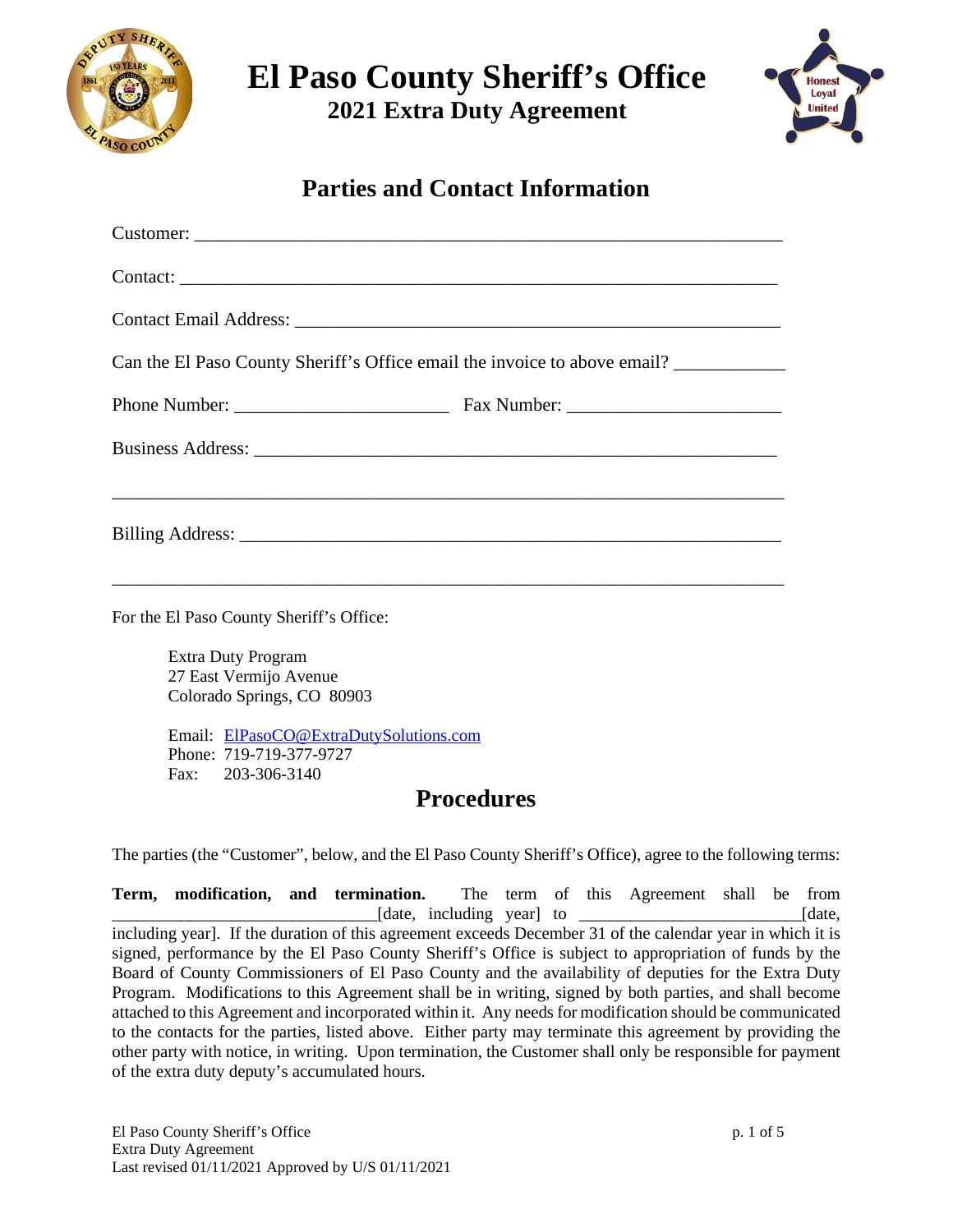

# **El Paso County Sheriff's Office 2021 Extra Duty Agreement**



The El Paso County Sheriff's Office Extra Duty Program was formed to provide additional law enforcement services requested by private businesses, public agencies and individuals. Extra duty services are paid for by the contracting entity and generally represent some special law enforcement needs, which cannot be met through routine service delivery.

All requests for extra duty should be made by emailing **ElPasoCo@ExtraDutySolutions.com**. The Extra Duty Coordinator shall determine if the request is appropriate and consistent with the El Paso County Sheriff's Office Policies and Procedures. **Since this program is voluntary, filling extra duty requests is contingent upon the availability of extra duty deputies.**

The rate of pay for an Extra Duty Deputy is established by the Undersheriff. There is a two-hour minimum charge for per deputy, per job. For jobs requesting the visibility of a marked vehicle (patrol car), there is a three-hour minimum charge per marked vehicle, per job. Additional time shall be measured to the nearest quarter hour. All invoices shall be processed through the Extra Duty Solutions. Extra Duty Deputies are paid by the El Paso County Sheriff's Office and not by the Customer. Under no circumstances will any deputy directly accept any form of payment or reimbursement for their services. Invoices are generated weekly and payment is due upon receipt of billing. Occasionally, however, a prepayment or deposit may be required. The Customer will be notified in advance of this requirement.

Minimum requirements for requesting service or giving notification of a cancellation or schedule revision are listed below. All cancellations that do not meet the criteria will be assessed a two-hour minimum charge.

- 1) Transitory detail/assignment: i.e. Funeral Escort, House Move, etc.
	- a. Order 2 full business days advance notice
	- b. Cancel/revise One (1) full business day advance notice
- 2) Temporary detail/assignment: assignment of less than four weeks in duration
	- a. Order one-week advance notice
	- b. Cancel/revise three (3) full business days advance notice
- 3) Permanent Detail/Assignment: assignment exceeding four-week duration
	- a. Order by the  $10<sup>th</sup>$  of the preceding month
	- b. Cancel/revise Four (4) full weeks advance notice

The Customer agrees to hourly billing for the services provided by the extra-duty deputy, at the rates specified below.

The deputies' primary responsibilities are to protect life and property, to keep the peace, and to enforce local, state and federal laws. Deputies working extra duty are subject to El Paso County Sheriff's Office policies, procedures, and chain of command, and as such are required to observe this agency's policies and procedures, standards of conduct, and uniform. Discipline for extra duty deputies will be initiated by the El Paso County Sheriff's Office.

**Equipment.** The El Paso County Sheriff's Office will supply all necessary law enforcement equipment for its deputies.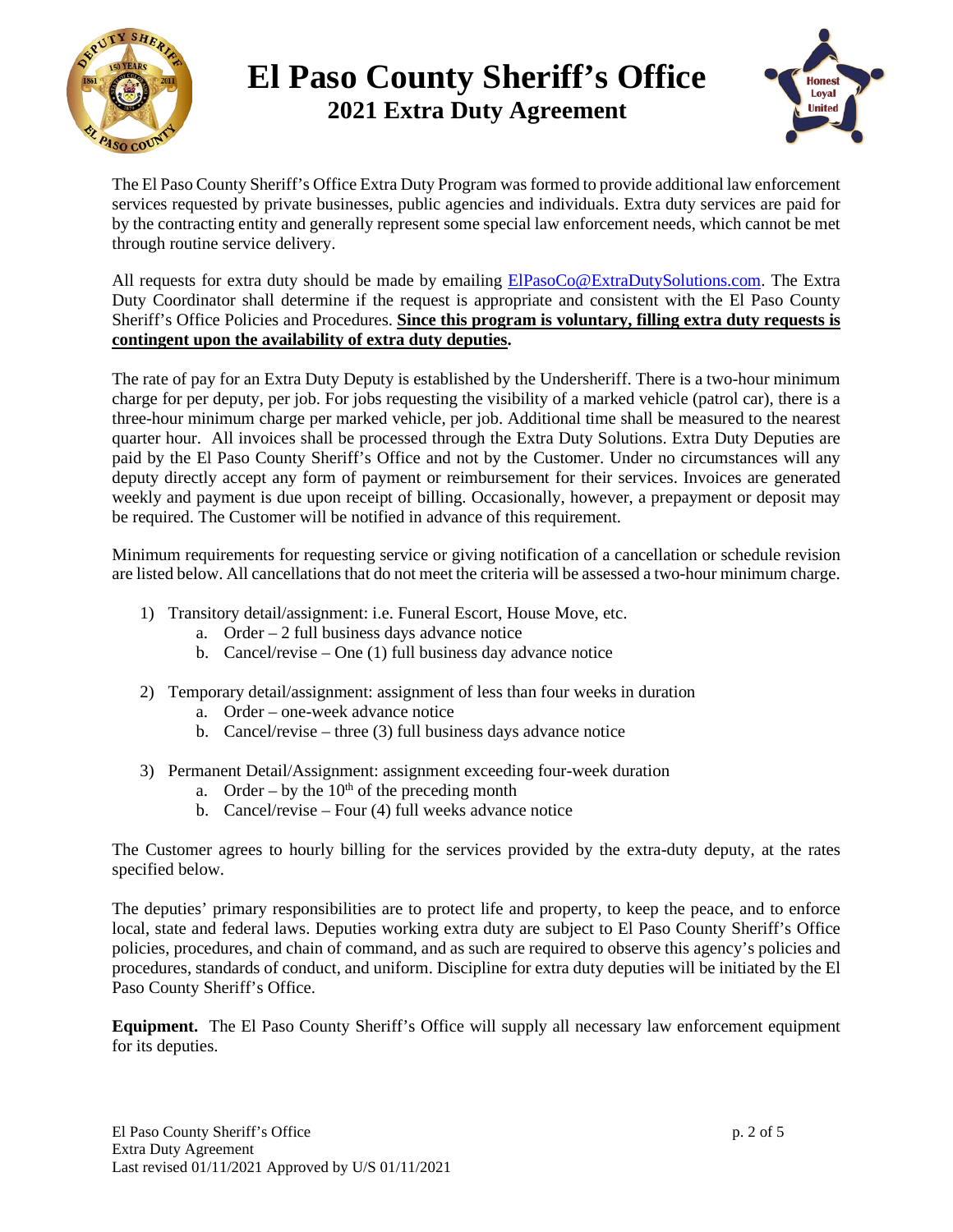

## **El Paso County Sheriff's Office 2021 Extra Duty Agreement**



**Governmental entity.** The parties acknowledge that El Paso County and the El Paso County Sheriff's Office are governmental entities and, as such, are subject to the provisions of the Colorado Governmental Immunity Act (CGIA). Nothing in this agreement shall be construed to waive any protections that El Paso County and/or the El Paso County Sheriff's Office have under the CGIA. Any provision of this Agreement, whether or not incorporated by reference, shall be controlled, limited and otherwise modified so as to limit any liability of the County to the CGIA.

**Insurance.** The El Paso County Sheriff's Office, through El Paso County, shall maintain its own liability insurance for the actions of its deputies when they function as peace officers, and shall maintain its own worker's compensation insurance. The Customer shall properly insure its own premises and/or activities. Nothing in this agreement shall be construed as requiring El Paso County or the El Paso County Sheriff's Office to indemnify the Customer for any action or omission causing injury, the basis for which is solely in the Customer's control.

**Independent contractor.** The parties agree that they stand in an independent-contractor relationship. Nothing in this Agreement shall be construed to create an employer-employee relationship, or other masterservant relationship, statutory or otherwise, between the parties. The El Paso County Sheriff's Office retains control over all Deputy Sheriffs assigned to Customer.

**Records.** All records generated by extra duty deputies in the performance of their roles as peace officers shall be and remain the property of the El Paso County Sheriff's Office and shall be subject to the Colorado Criminal Justice Records Act (CCJRA) and/or the Colorado Open Records Act (CORA). Any records generated by the Customer pursuant to this Agreement, which are not tied to a law enforcement or other Sheriff's Office function, shall remain the property of the Customer. To the extent that the Customer generates a record pursuant to this Agreement for which a copy must be given to the Sheriff's Office, and which the Customer desires not to be subject to the disclosure provisions of CCJRA and/or CORA, the Customer shall mark each page of such record clearly with the word "CONFIDENTIAL" in all-capital letters. The Customer agrees to defend, indemnify, and hold harmless El Paso County, the El Paso County Sheriff's Office, and its officers, members, employees, volunteers, boards, agents, and assigns from all liability resulting from any litigation or administrative claim to challenge the withholding of such record under CCJRA and/or CORA. Such liability shall include, but not be limited to, court or administrative costs and attorney fees.

**No third-party beneficiaries.** This Agreement shall not be deemed to confer upon or grant to any third party any right to claim damages or to bring any lawsuit, action or other proceeding against either the Customer, El Paso County, or the El Paso County Sheriff's Office because of any breach hereof or because of any terms, covenants, agreements or conditions contained herein.

**Severability.** To the extent that this Agreement may be executed and performance of the obligations of the parties may be accomplished within the intent of this Agreement, the terms of this Agreement are severable, and should any term or provision hereof be declared invalid or become inoperative for any reason, such invalidity or failure shall not affect the validity of any other term or provision. The waiver of any breach of a term hereof shall not be construed as a waiver of any other term, or the same term upon subsequent breach.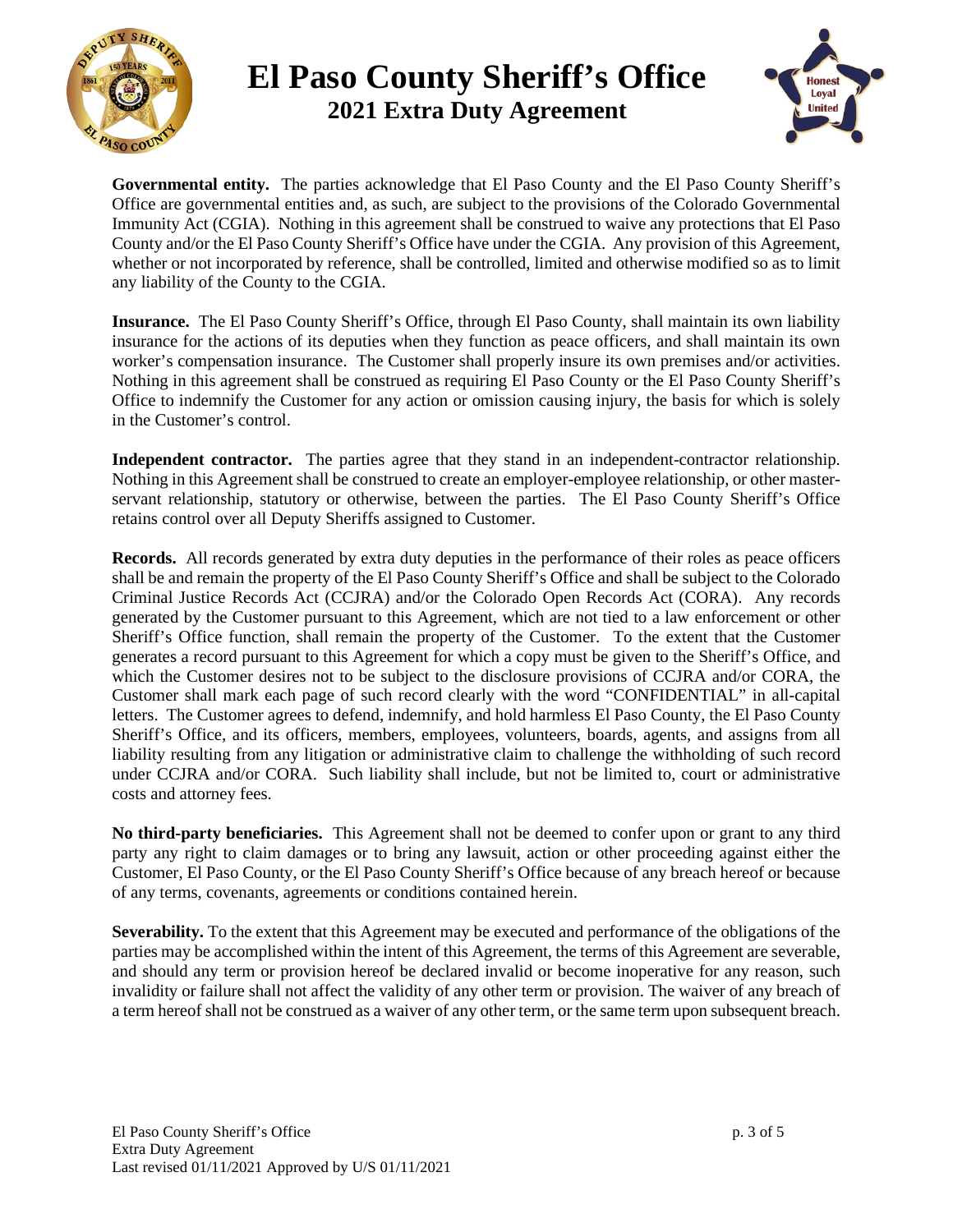

| <b>El Paso County Sheriff's Office</b> |  |
|----------------------------------------|--|
| <b>2021 Extra Duty Agreement</b>       |  |

**Honest** Loyal **United** 

### **Statement of Work and Rates**

The nature of the extra-duty assignment and/or the services requested by the Customer are as follows:

|              | As Needed – Requests via email<br>Date of event:                                                                                                                                                                                        |
|--------------|-----------------------------------------------------------------------------------------------------------------------------------------------------------------------------------------------------------------------------------------|
|              | See Above<br>Deputy start time:                                                                                                                                                                                                         |
|              | Deputy end time:<br>See Above 2008                                                                                                                                                                                                      |
|              | Address of event:<br><u> 1989 - Johann Harry Harry Harry Harry Harry Harry Harry Harry Harry Harry Harry Harry Harry Harry Harry Harry</u>                                                                                              |
|              | <u>Event Point of Contact Name and Telephone #:<br/> Event Point of Contact Name and Telephone #:</u>                                                                                                                                   |
|              |                                                                                                                                                                                                                                         |
|              | # of FIXED<br>$\mathfrak{Z}$<br># of PATROL<br>Deputy(ies) Requested:                                                                                                                                                                   |
|              | Three $(3)$<br>Number of Marked Patrol Car(s):                                                                                                                                                                                          |
|              | <u>Specific duties requested:</u> Funeral Escorts                                                                                                                                                                                       |
|              |                                                                                                                                                                                                                                         |
|              | The following items, as indicated, apply to this contract:                                                                                                                                                                              |
| $\mathbf{X}$ | El Paso County Sheriff's Office Procedures                                                                                                                                                                                              |
|              | Prepayment Required: \$                                                                                                                                                                                                                 |
|              | 2021 Payment Rate:                                                                                                                                                                                                                      |
| $\mathbf{L}$ | \$46.22 per hour fixed (not requiring patrol car)                                                                                                                                                                                       |
| $\boxtimes$  | \$51.22 per hour patrol (patrol car required)<br>Customer agrees to pay for an additional hour $(1)$ of service, for all assignments that<br>require a patrol car (per patrol car). This time allows for the deputy to pick up and drop |

\*Extra Duty jobs which request five (5) or more deputies are required to have a Sergeant on site. This position will be in ADDITION to the number of deputies requested and billed as a sixth (6) position. The additional Sergeant position will apply per every five (5) deputies requested.

off a patrol car at fleet.